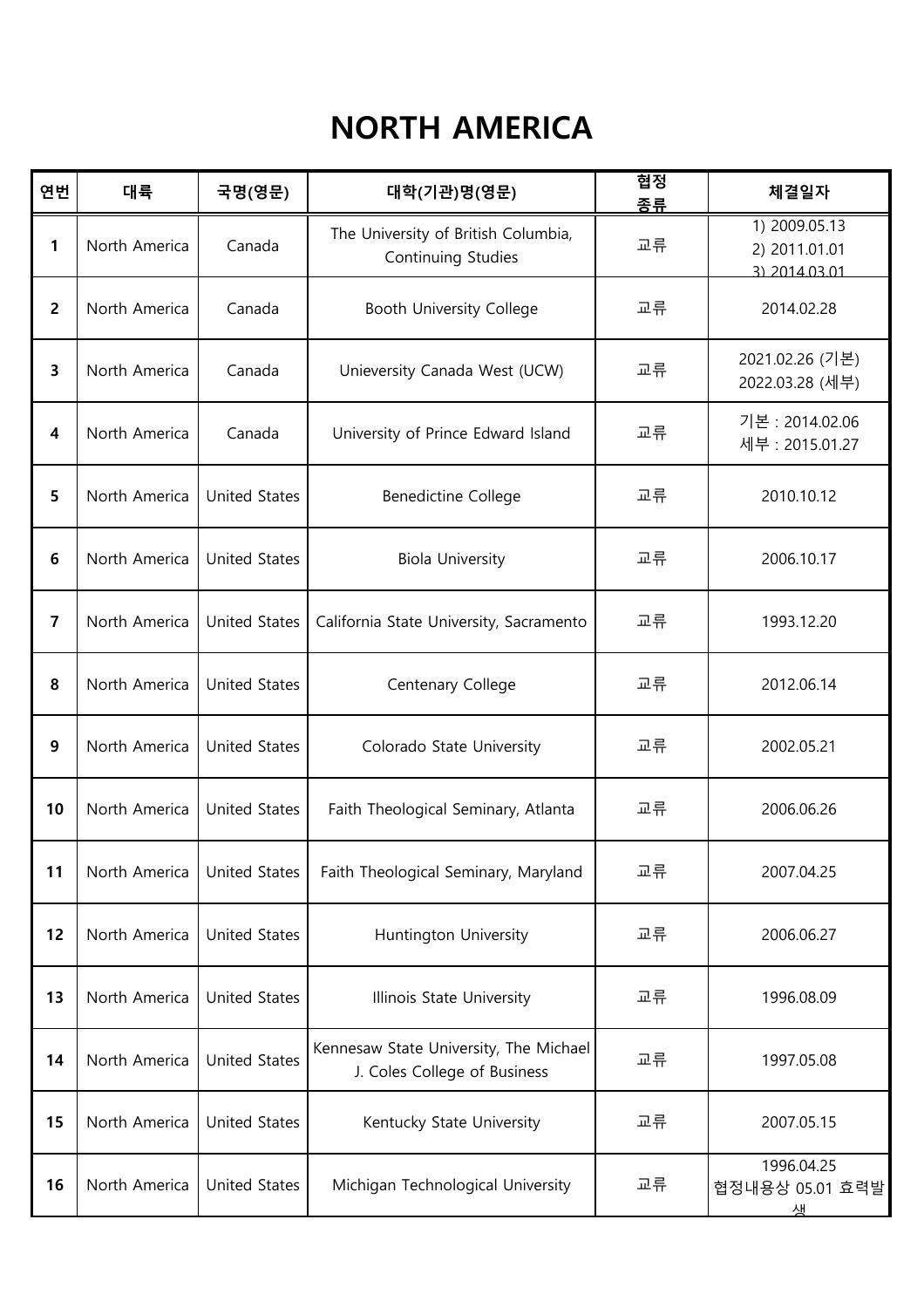| 17 | North America | <b>United States</b> | Mississippi State University                                                                 | 교류 | 1993.01.15                     |
|----|---------------|----------------------|----------------------------------------------------------------------------------------------|----|--------------------------------|
| 18 | North America | <b>United States</b> | Morehouse College                                                                            | 교류 | 2011.10.10                     |
| 19 | North America | <b>United States</b> | Northern Michigan University                                                                 | 교류 | 2009.12.03                     |
| 20 | North America | <b>United States</b> | Pittsburg State University                                                                   | 교류 | 1994.01.07<br>1994.08.01 효력 시작 |
| 21 | North America | <b>United States</b> | Texas A&M University                                                                         | 교류 | 1997.12.31                     |
| 22 | North America | <b>United States</b> | University of Alaska, Fairbanks                                                              | 교류 | 1982.05.17                     |
| 23 | North America | <b>United States</b> | University of Texas at Dallas, Erik<br>Jonsson School of Engineering and<br>Computer Science | 교류 | 2009.07.30                     |
| 24 | North America | <b>United States</b> | American University                                                                          | 교류 | 2008.09.30                     |
| 25 | North America | <b>United States</b> | Ashland University                                                                           | 교류 | 2018.01.26                     |
| 26 | North America | <b>United States</b> | <b>Endicott College</b>                                                                      | 교류 | 2013.04.29                     |
| 27 | North America | <b>United States</b> | Hope International University                                                                | 교류 | 2006.04.03                     |
| 28 | North America | <b>United States</b> | Illinois Institute of Technology                                                             | 교류 | 2003.04.10                     |
| 29 | North America | <b>United States</b> | Jacksonville State University                                                                | 교류 | 2018.08.30                     |
| 30 | North America | <b>United States</b> | Marymount Manhattan College                                                                  | 교류 | 2016.07.12                     |
| 31 | North America | <b>United States</b> | Midwest University                                                                           | 교류 | 2006.06.30                     |
| 32 | North America | <b>United States</b> | Niagara University                                                                           | 교류 | 2013.11.28                     |
| 33 | North America | <b>United States</b> | Northeastern Illinois University                                                             | 교류 | 2007.01.10                     |
| 34 | North America | <b>United States</b> | Northern State University                                                                    | 교류 | 2006.10.23                     |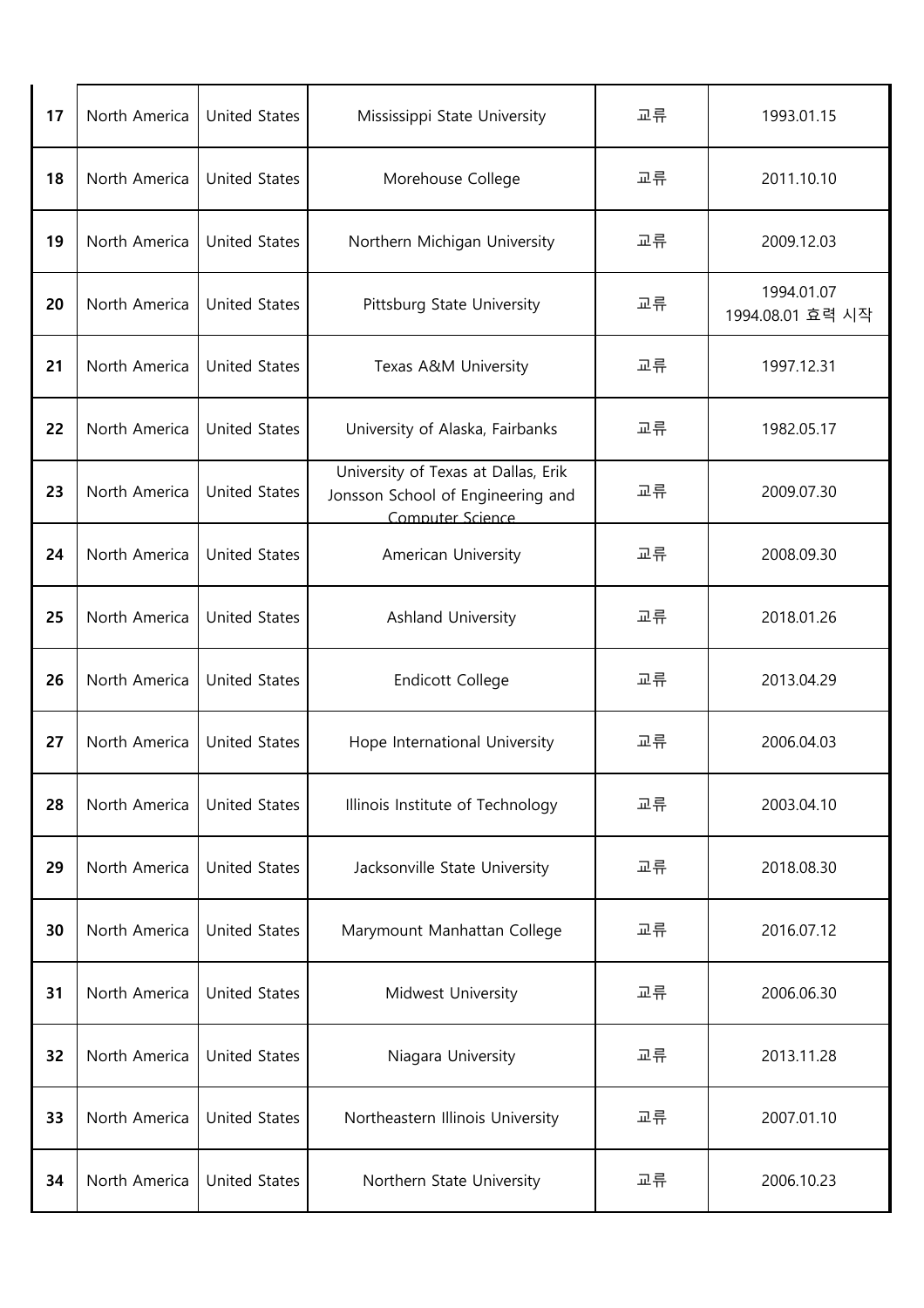| 35 | North America | <b>United States</b> | Oklahoma city University                                                      | 교류 | 1984.07.06                         |
|----|---------------|----------------------|-------------------------------------------------------------------------------|----|------------------------------------|
| 36 | North America | <b>United States</b> | Polytechnic University, New York - Main<br><b>MOU</b>                         | 교류 | 기본 : 2006.06.23<br>추가: 2005.05.30  |
| 37 | North America | <b>United States</b> | Portland State University                                                     | 교류 | 2002.03.27                         |
| 38 | North America | <b>United States</b> | Purdue University                                                             | 교류 | 2015.02.01                         |
| 39 | North America | <b>United States</b> | Regent University                                                             | 교류 | 2006.04.24                         |
| 40 | North America | <b>United States</b> | Rowan University                                                              | 교류 | 2018.08.13                         |
| 41 | North America | <b>United States</b> | School of Architecture and Design, New<br>York Institute of Technology (NYIT) | 교류 | 2011.05.18                         |
| 42 | North America | <b>United States</b> | Study Abroad Foundation (SAF)                                                 | 교류 | 2006.12.18<br>협정서상 12.01 부터 시<br>좌 |
| 43 | North America | <b>United States</b> | Temple University of Commonwealth<br>System of Higher Education               | 교류 | 2017.06.27                         |
| 44 | North America | <b>United States</b> | The University of Central Arkansas                                            | 교류 | 2019.02.11                         |
| 45 | North America | <b>United States</b> | The University of Tennessee at Martin                                         | 교류 | 2018.10.16                         |
| 46 | North America | <b>United States</b> | UNDP/GEF Yellow Sea Project                                                   | 연구 | 2007.06.19                         |
| 47 | North America | <b>United States</b> | University of California, Davis Campus                                        | 교류 | 1999.06.22                         |
| 48 | North America | <b>United States</b> | University of Hawai'i Outreach College                                        | 교류 | 2017.06.30                         |
| 49 | North America | <b>United States</b> | University of Nations, Kona, Hawaii                                           | 교류 | 기본 : 2006.04.11<br>세부 : 2007.03.27 |
| 50 | North America | <b>United States</b> | University of Nebraska At Kearney                                             | 교류 | 2013.02.14                         |
| 51 | North America | <b>United States</b> | University of New Orleans                                                     | 교류 | 2001.11.28                         |
| 52 | North America | <b>United States</b> | Wayne State University                                                        | 교류 | 2012.08.14                         |